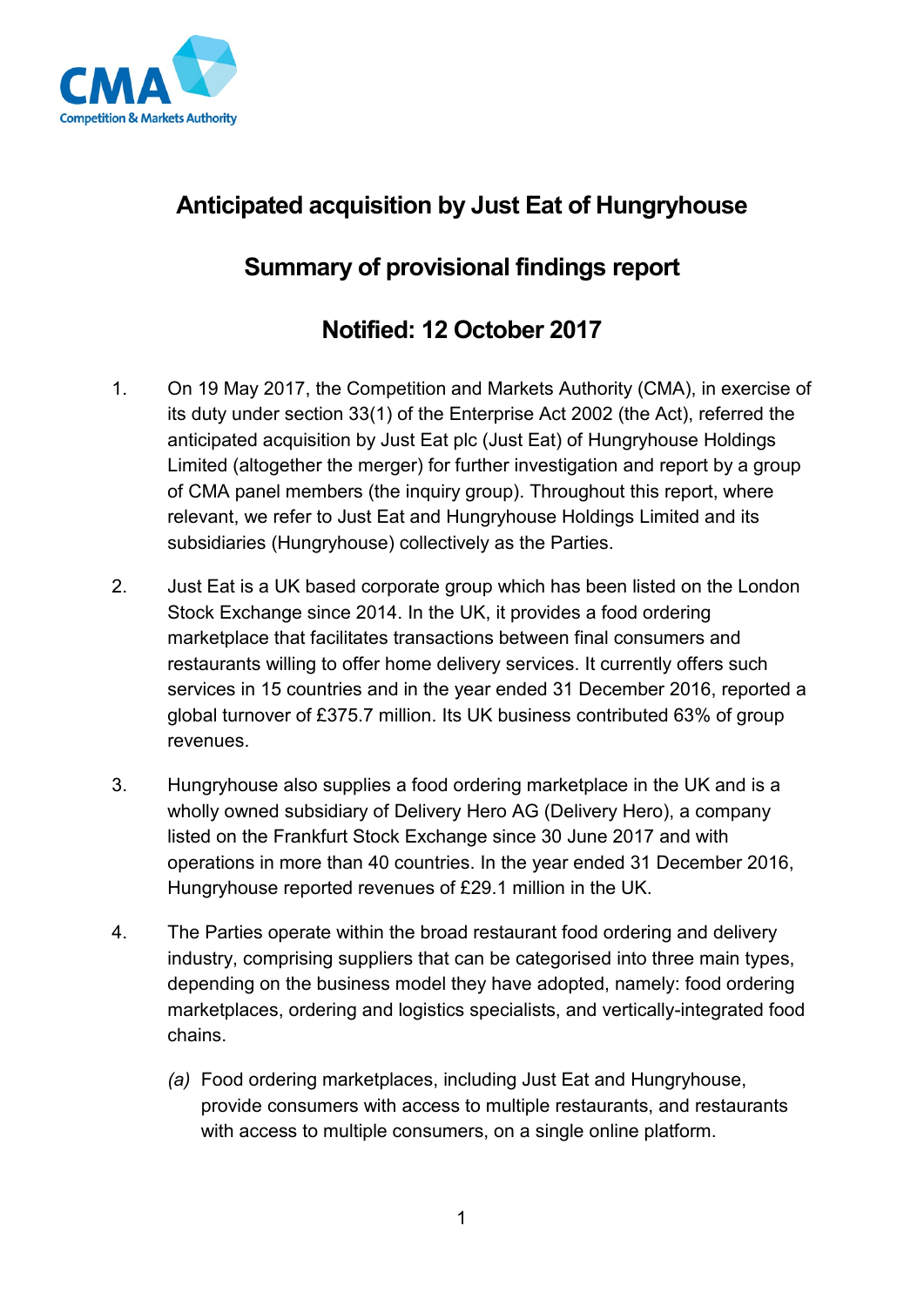- *(b)* Ordering and logistics specialists are similar to food ordering marketplaces, but in addition, they manage the delivery function on behalf of restaurants (unlike food ordering marketplaces). This category includes suppliers such as Roofoods Limited (known as Deliveroo), Uber London Limited (Uber, via its UberEATS service) and Amazon Online UK Limited (Amazon, via its Amazon Restaurants service).
- *(c)* Vertically-integrated food chains are restaurant chains which take ownership of the order management, cooking and delivery of the food. This category includes suppliers such as Domino's Pizza Group plc (Domino's), Papa John's GB Ltd (Papa John's) and Yum! III (UK) Limited (under the brand Pizza Hut Delivery) (Yum!).

Throughout this report, where relevant, we refer to food ordering marketplaces and ordering and logistics services as online food platforms.

- 5. The restaurant food ordering and delivery industry is rapidly changing: in the last few years, the supply of food ordering marketplaces has become more concentrated through acquisitions and company closures, while significant investment has been made in ordering and logistics specialists, which have consequently experienced rapid growth first in London and more recently in other parts of the UK. We found that suppliers' planning horizon typically focused on the next 12 months. There is much uncertainty relating to both the business models and growth trajectory of certain suppliers and how the industry will evolve in the longer term.
- 6. Following a lengthy negotiation process which had taken a number of months, the Parties entered into a share purchase agreement (SPA) on 15 December 2016. Under the SPA, Just Eat will purchase 100% of Hungryhouse's share capital from Delivery Hero for a consideration of £200 million, subject to an adjustment. The Parties' combined share of orders (in volume terms) in the supply of online food platforms in the UK is over 80% (with an increment of less than 10%). We are therefore satisfied that this merger, if completed, will create a relevant merger situation.
- 7. In order to identify the relevant market within which to examine the competitive effects of the merger, we first defined the product market before examining issues relating to geographic market definition.
	- *(a)* The assessment of the relevant product market starts with the products of the merging parties: both Just Eat and Hungryhouse supply food ordering marketplaces and related services to two distinct and unrelated groups of customers: restaurants and consumers, where the willingness of restaurants to list on the Parties' platform depends on the participation of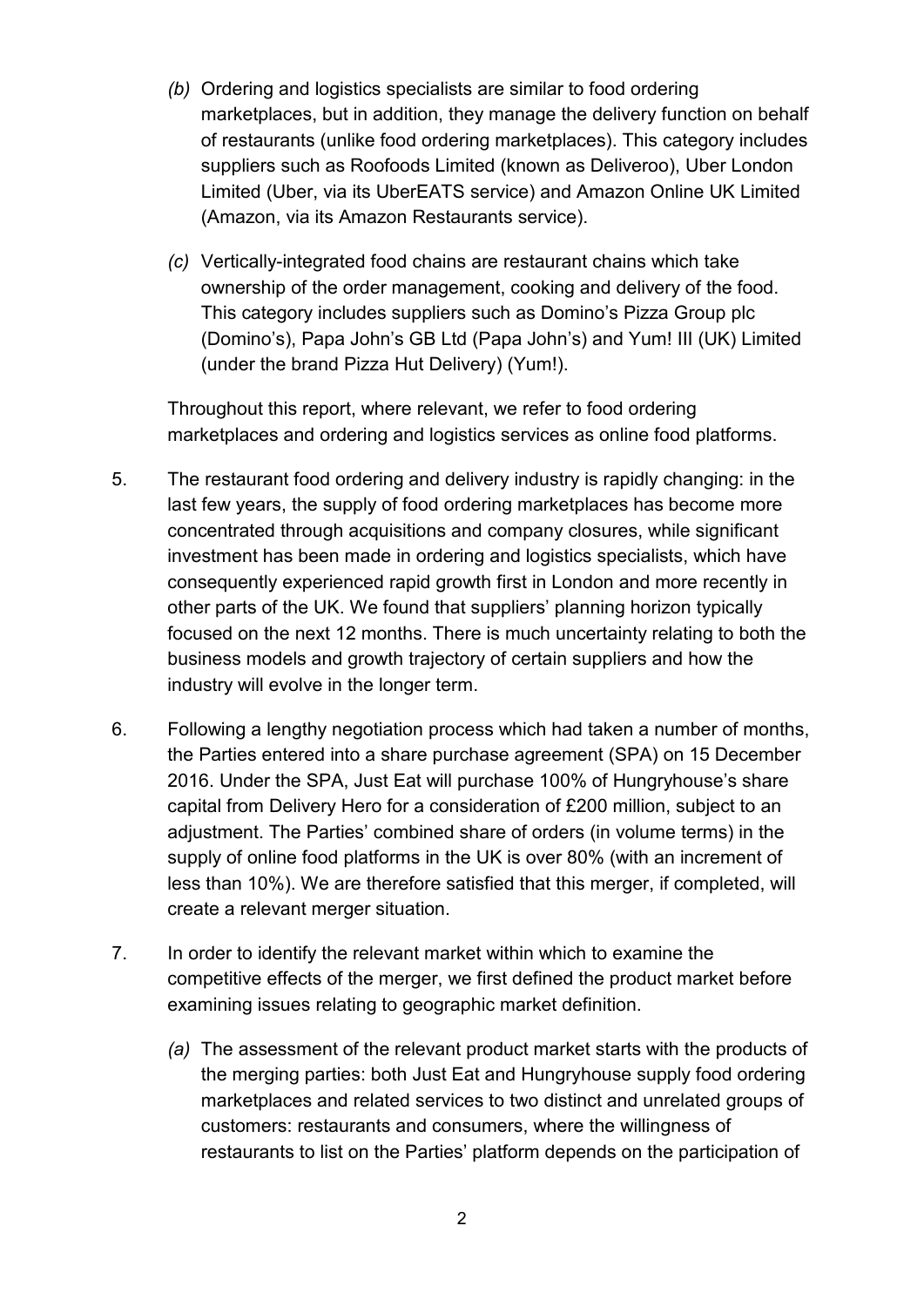consumers on the platform, and vice versa. As such, the Parties' products can be described as two-sided.

- *(b)* We sought to identify the most significant alternatives available to the two categories of customers of the Parties (ie restaurants and consumers), using four sources of evidence: a survey of consumers and restaurants which we carried out in June/July 2017, an econometric analysis, a review of internal documents of the Parties and views expressed by third parties (competitors and industry observers). We considered the substitutability between food ordering marketplaces and (i) ordering and logistics specialists; (ii) direct ordering by consumers from restaurants (through their websites, by telephone or on-site); and (iii) vertically-integrated food chains. The evidence indicated that ordering and logistics specialists were sufficiently close substitutes to the Parties' services to be in the same product market. We did not consider that direct ordering channels or vertically-integrated food chains were sufficiently close substitutes to the Parties' services that they should be considered within the relevant product market, because the services they offered were not sufficiently comparable to those of the Parties, both from a restaurant and from a consumer perspective.
- *(c)* In order to define the geographic market, we considered a number of factors. Looking at the supply side, a number of factors point towards a national market, including pricing and marketing activities (eg TV commercials), which are mainly determined at the national level, as well as the scalability of the Parties' food ordering marketplaces. We have also found evidence indicating that local variations in competitive conditions are important, on both the supply and the demand sides. For instance, demand for the Parties' services is inherently local, with consumers ordering from restaurants that deliver to their address and restaurants listing on the Parties' platforms in order to tap into local consumer demand.
- 8. We therefore provisionally conclude that the relevant market in which to assess the competitive effects of the merger is the supply of online food platforms in the UK, recognising that there are local aspects to the competitive constraints faced by the Parties in different parts of the country, which are taken into account within the assessment of the competitive effects of the merger.
- 9. We considered what would have happened to Hungryhouse in the absence of the merger (the counterfactual), and in particular whether Hungryhouse would inevitably have exited from the market. In order to make this assessment, we obtained evidence from Hungryhouse on: its historical financial performance,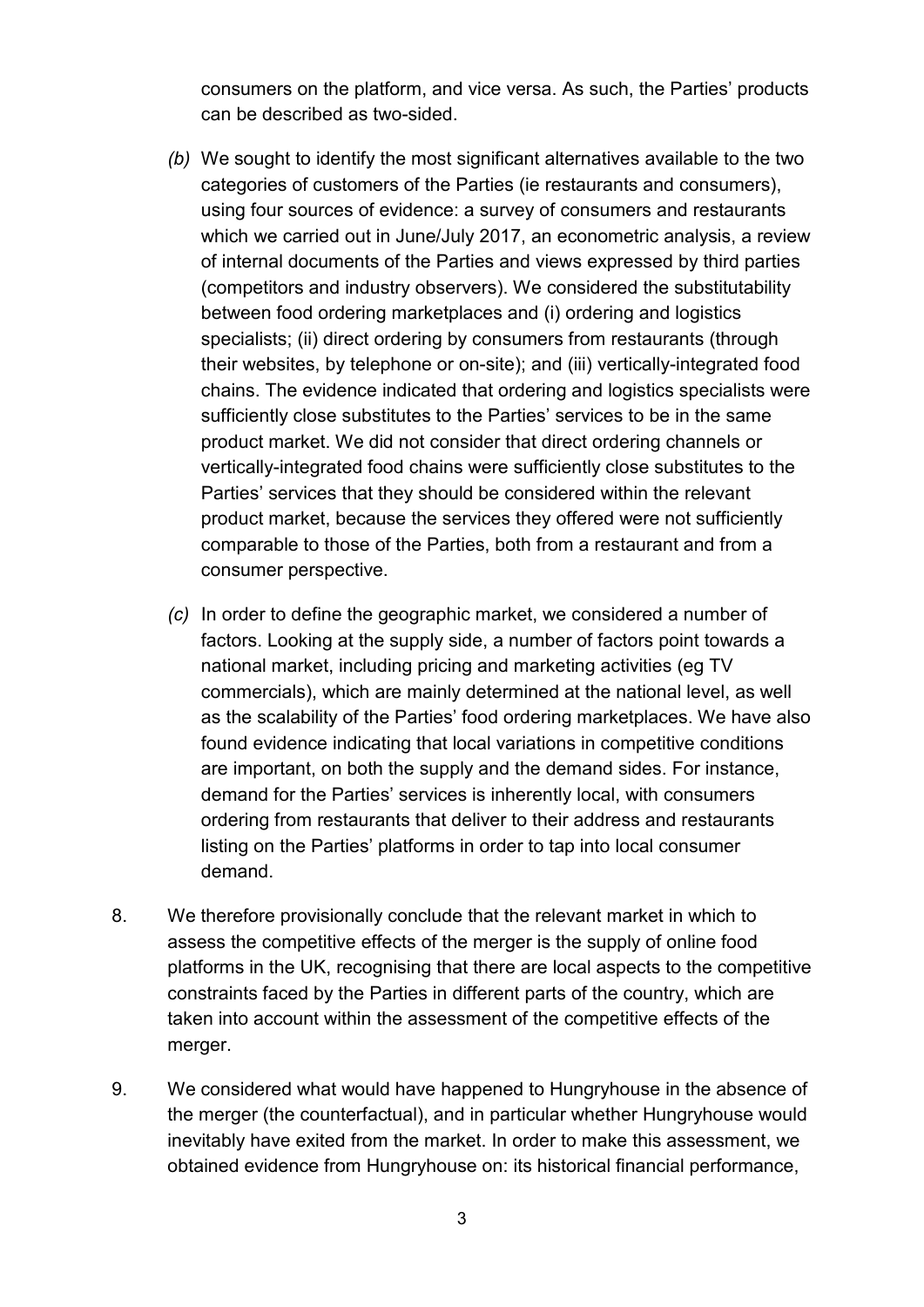activities it undertook to restructure the business, financial forecasts and the wider corporate context in which Hungryhouse operated. Based on this evidence, we provisionally conclude that, in a time horizon of 12 months, the most likely counterfactual and therefore the appropriate starting point for our analysis of the competitive effects of the merger is the situation in which Hungryhouse continues to operate in the UK.

- 10. We next turned to the assessment of the effects of the merger on competition. We first examined the nature of competition before the merger, and in particular the dimensions along which suppliers of online food platforms compete, namely: the services they offer, pricing, marketing and customer acquisition channels and innovation. We then explored the implications of customer behaviour on each side of the platform for the nature of competition between platforms and assessed the degree of differentiation between the platforms, whether restaurants and consumers display single- or multi-homing behaviour<sup>[1](#page-3-0)</sup> (ie whether they tend to use one or several online food platforms), and the relative sizes of the Parties' platforms.
- 11. The evidence indicates that Just Eat and Hungryhouse's food ordering marketplaces are not particularly differentiated from a consumer perspective, although the number of restaurants listed on, and the value of orders placed on, Just Eat is many times larger than that on Hungryhouse. The homing behaviour of consumers and restaurants is such that we expect competition between the Parties to be mainly focused on the consumer side, while we would expect there to be stronger competition on the restaurant side between each of the Parties and the other competitors, than between the Parties themselves.
- 12. Against this background, we considered whether, following the merger, there would be a loss of competition in the supply of online food platforms which could potentially lead to harm on either the consumer or the restaurant side of the market, or both.
- 13. As part of this assessment, we obtained evidence on the competitive positions of the Parties and other suppliers of online food platforms in the UK. We also sought the views of customers on the overall offerings of suppliers, including the Parties, and examined in more detail evidence relating to the strength of the constraint the Parties impose on each other; the constraint third parties impose on each of the Parties; and the constraint imposed by direct ordering.

<span id="page-3-0"></span><sup>&</sup>lt;sup>1</sup> See paragraph 5.2.20 of th[e CMA's Merger Assessment Guidelines.](https://www.gov.uk/government/publications/merger-assessment-guidelines)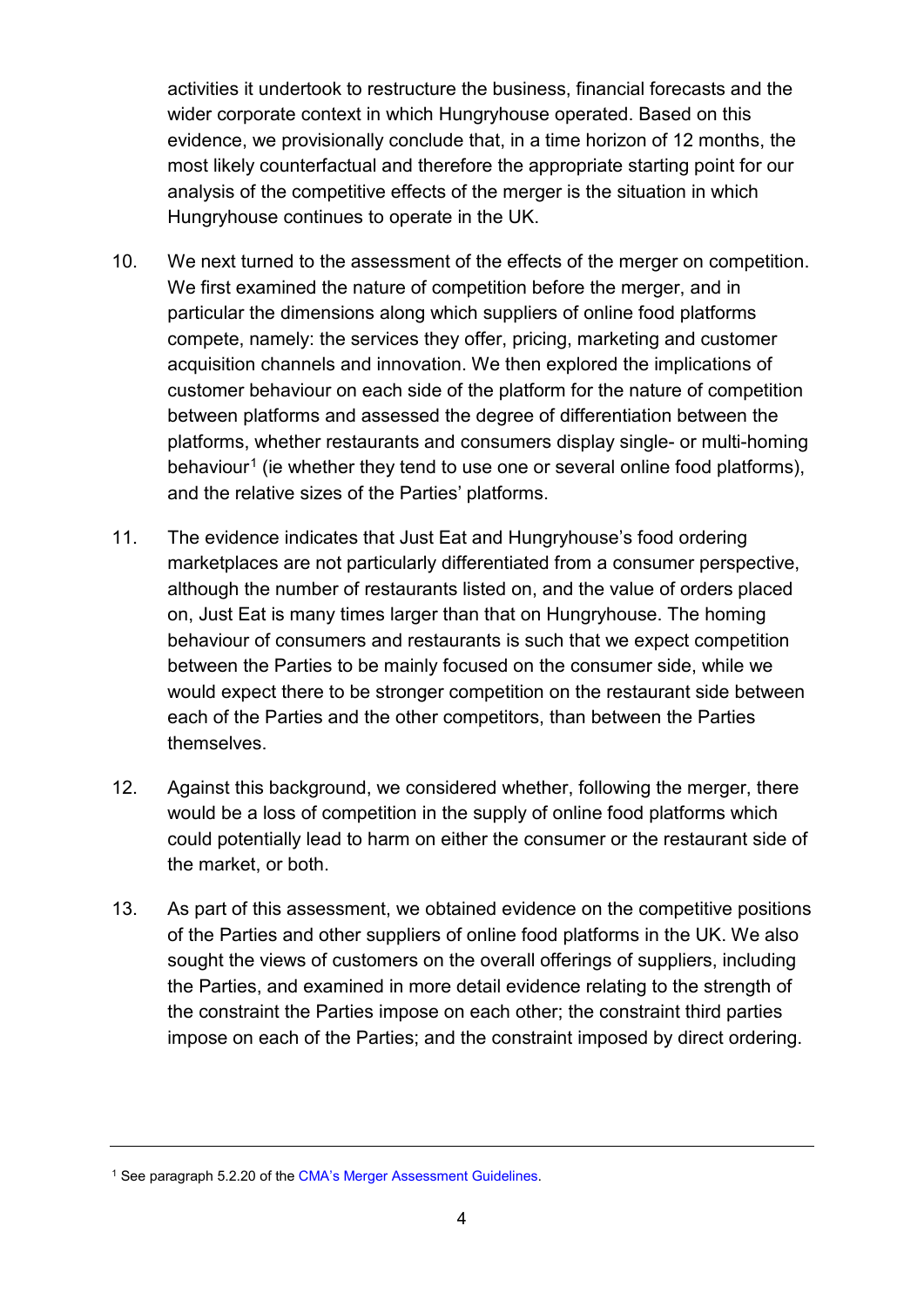- 14. In reaching a view on the likely effects of the merger, the evidence is far from one-sided. Our main provisional findings are that:
	- *(a)* While our survey evidence shows that both consumers and restaurants perceive Just Eat and Hungryhouse as close competitors, the documentary evidence we have obtained and econometric analysis we have conducted indicate that in practice Hungryhouse is imposing a limited competitive constraint on Just Eat.
	- *(b)* Hungryhouse has been loss making for a number of years and there is some uncertainty as to its future profitability and how long Delivery Hero would have continued to support it if its financial performance did not improve.
	- *(c)* Although in the course of 2016, Hungryhouse was developing a number of initiatives to improve its competitiveness and performance, it had only partially implemented some of them by the time the SPA was signed. Based on the evidence that we obtained, we could not satisfy ourselves that any of these initiatives would be successful, if implemented as planned. Although it is conceivable that Hungryhouse would have attempted to compete more aggressively in 2017, we were not convinced that this would have been sufficient to improve Hungryhouse's weak position materially in this increasingly competitive market.
	- *(d)* The restaurant food ordering and delivery industry is dynamic and evolving. While Just Eat is currently in a strong position, it is being challenged by well-funded competitors, with strong brands and technological and logistics experience and expertise. Deliveroo's own projections indicate that by the end of 2017, it will have increased its share of supply from 5-10% to 10-20%, and the ordering and logistics specialists' projections indicate that together they will account for a 20- 30% share of supply.
	- *(e)* These ordering and logistics specialists pose a greater competitive constraint on Just Eat than Hungryhouse does in those areas where they are present. This is shown by Just Eat's internal documents and supported by our econometric analysis, which shows that in the areas in which Deliveroo is present, Deliveroo has been exerting a stronger constraint on Just Eat than Hungryhouse in the period since April 2015. This constraint is likely to grow as ordering and logistics specialists expand their geographic reach, their restaurant coverage and their consumer numbers.